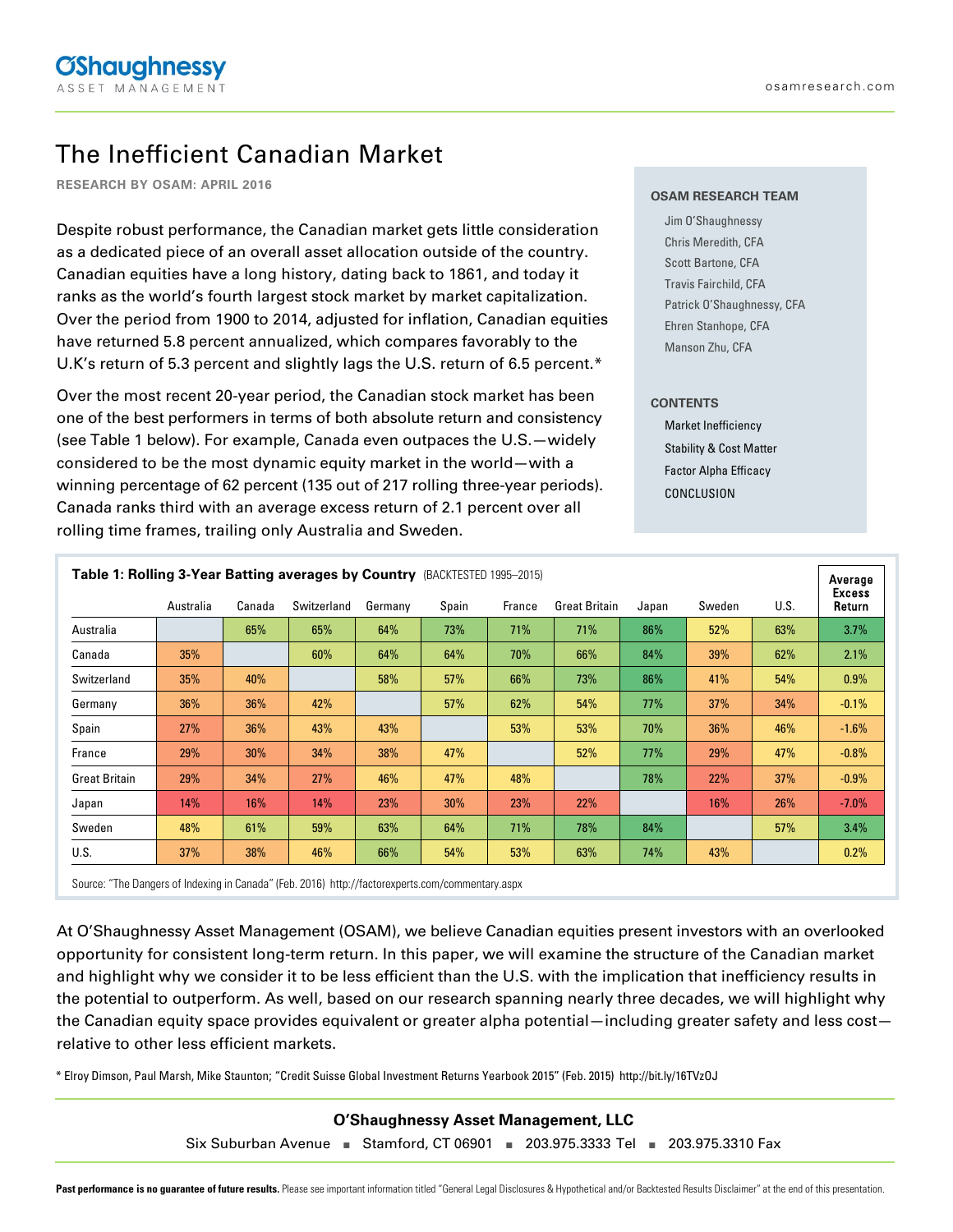

## Market Inefficiency

The benchmark indices for the U.S. and Canada, the S&P 500, and the S&P/TSX cover the cap spectrum within their respective markets. However, the Canadian market is heavily skewed towards small and mid cap stocks. As of year end 2015, 33 percent of companies on the S&P/TSX are classified as mid cap while 54 percent are in the small cap space—compared to only 24 percent and one percent in the small and mid cap buckets within the U.S. market (see Figure 1).

This is important because small and mid cap stocks exhibit greater dispersion between the highest and lowest performers. To illustrate this point, we perform a simple test assuming we know in advance the return of each stock over the next 12 months and rank the return by quintile within each market cap bucket (see Figure 2). The universe of small cap stocks within Canada has the greatest return spread between the top and bottom quintile (135 percent). As we move up the capitalization range, the spread declines to 98 percent for mid cap and 84 percent for large cap stocks. The wider dispersion in returns for small and mid cap companies suggests there are greater inefficiencies as you move down the capitalization spectrum. Aligning portfolio characteristics with consistent winners while avoiding traits of consistent underperformers provides investors with the potential to outperform over the long run.

## Stability & Cost Matter

While an inefficiently-priced market provides alpha opportunity for investors, it is not a cure all for achieving excess returns. Common concerns about investing outside of the U.S. are related to *stability* and *cost*. When comparing Canada against the U.S. and emerging markets, we observe a favorable climate for investing in equities according to rankings by three non-governmental organizations (see Table 2). Based on corruption, ease of doing business, and political stability, Canada ranks in the best 15 out of more than 150 countries. Of equal importance is the low ticket charge from custodians associated with trading a Canadian stock at \$9 relative to the emerging space at \$48. This cost differential makes smaller account sizes more viable in Canada, since fees can significantly erode return. Finally, Canada offers investors more favorable tax treatment than emerging markets. Depending on the country, emerging market countries levy as much as a two percent local or stamp duty tax on all transactions.



Source: OSAM calculations



(As of 12/31/15) Source: OSAM calculations

| Table 2                                                             |                                         | Canada | J.S. | Emerging <sup>1</sup> |
|---------------------------------------------------------------------|-----------------------------------------|--------|------|-----------------------|
| $\sigma$                                                            | Corruption <sup>2</sup>                 | 9      | 16   | 70                    |
|                                                                     | Ease of Doing Business <sup>3</sup>     | 14     | 7    | 56                    |
| <b>Ranking</b><br>(the lower the<br>number the bett<br>the ranking) | <b>Political Stability</b> <sup>4</sup> | 11     | 21   | 80                    |
| Ticket Charge (\$) <sup>5</sup>                                     |                                         | 9      | 6    | 48                    |
| Taxes (%)                                                           |                                         | O      | 0    | $0 - 2$               |

<sup>1</sup> Top 10 emerging countries by weight within the MSCI Emerging Markets Index.

<sup>2</sup> http://www.transparency.org/cpi2015

- <sup>3</sup> http://www.doingbusiness.org/rankings
- <sup>4</sup> http://fsi.fundforpeace.org/rankings-2015
- <sup>5</sup> Average of three large custodians.

Source: OSAM calculations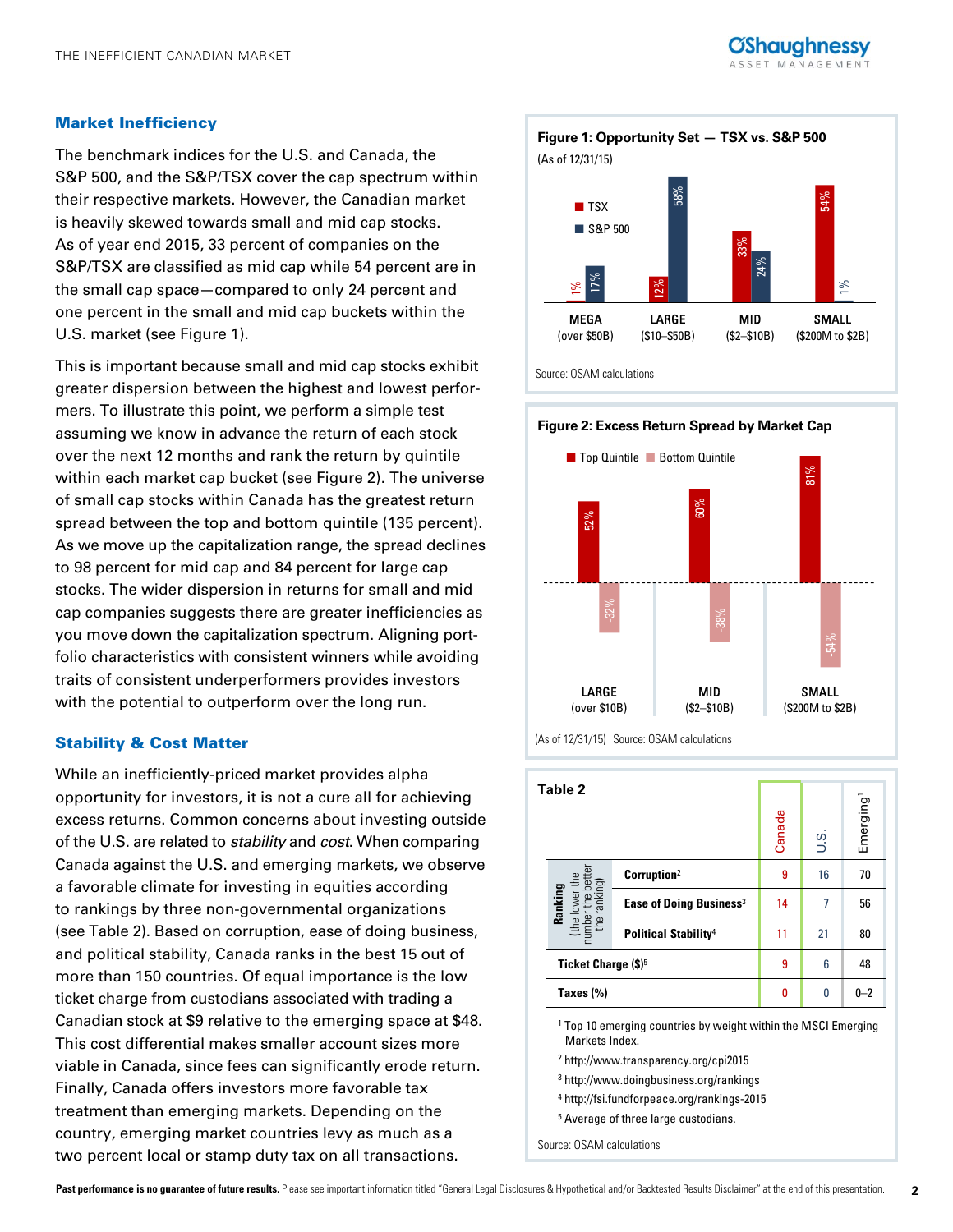# Factor Alpha Efficacy

A common way for quantitative researchers to evaluate the efficacy of a factor is to compare the return spread between the highest- and lowest-ranking decile. To understand where Canada falls on the efficiency spectrum we compare it to the U.S.—widely considered the most difficult market to outperform—and to a less efficient region such as emerging markets.



Over the period spanning from 1993 to 2015, the spread between the cheapest and most expensive decile by OSAM Value in Canada is 22 percent—beating the 19 percent spread for the U.S. The efficacy of Value in Canada also exceeds emerging markets by approximately 2.4 percent. For OSAM Momentum, we see even more impressive results in Canada. The spread between the highest- and lowest-scoring Momentum decile in Canada is approximately 22.3 percent—exceeding the spread offered in both the U.S. and emerging markets by more than 12 percent. The wide dispersion suggests there are significant benefits derived from aligning portfolio characteristics with the proven themes of valuation and momentum. In particular, within Canada these themes have exhibited outsized efficacy relative to the U.S. and even emerging markets.

# **CONCLUSION**

Small and mid cap stocks account for approximately 87 percent of the investable opportunity set within Canada. As well, we have established greater dispersion of returns between the top and bottom performers as you move down the capitalization spectrum, indicating greater inefficiencies for active managers to exploit. We believe the business climate in Canada is among the best in the world—it achieves a high ranking based on corruption, ease of doing business, and stability, while also keeping costs low for cheap investor access. Finally, the themes of value and momentum investing show particular efficacy in Canada, exhibiting spreads in excess of the U.S. and emerging markets

OSAM has managed Canadian equity strategies since 1997, utilizing the themes of value and momentum as the primary stock selection criteria. O'Shaughnessy All-Canadian equity has beaten the S&P/TSX in 100 percent of all rolling three-year periods since inception and has generated 5.5 percent annualized excess return\* during that period.

\* Gross of fees, CAD (as of 2/29/16). Inception date: February 1, 2007.

**O'Shaughnessy Asset Management | Six Suburban Avenue, Stamford, CT 06901 | 203.975.3333 | osam.com**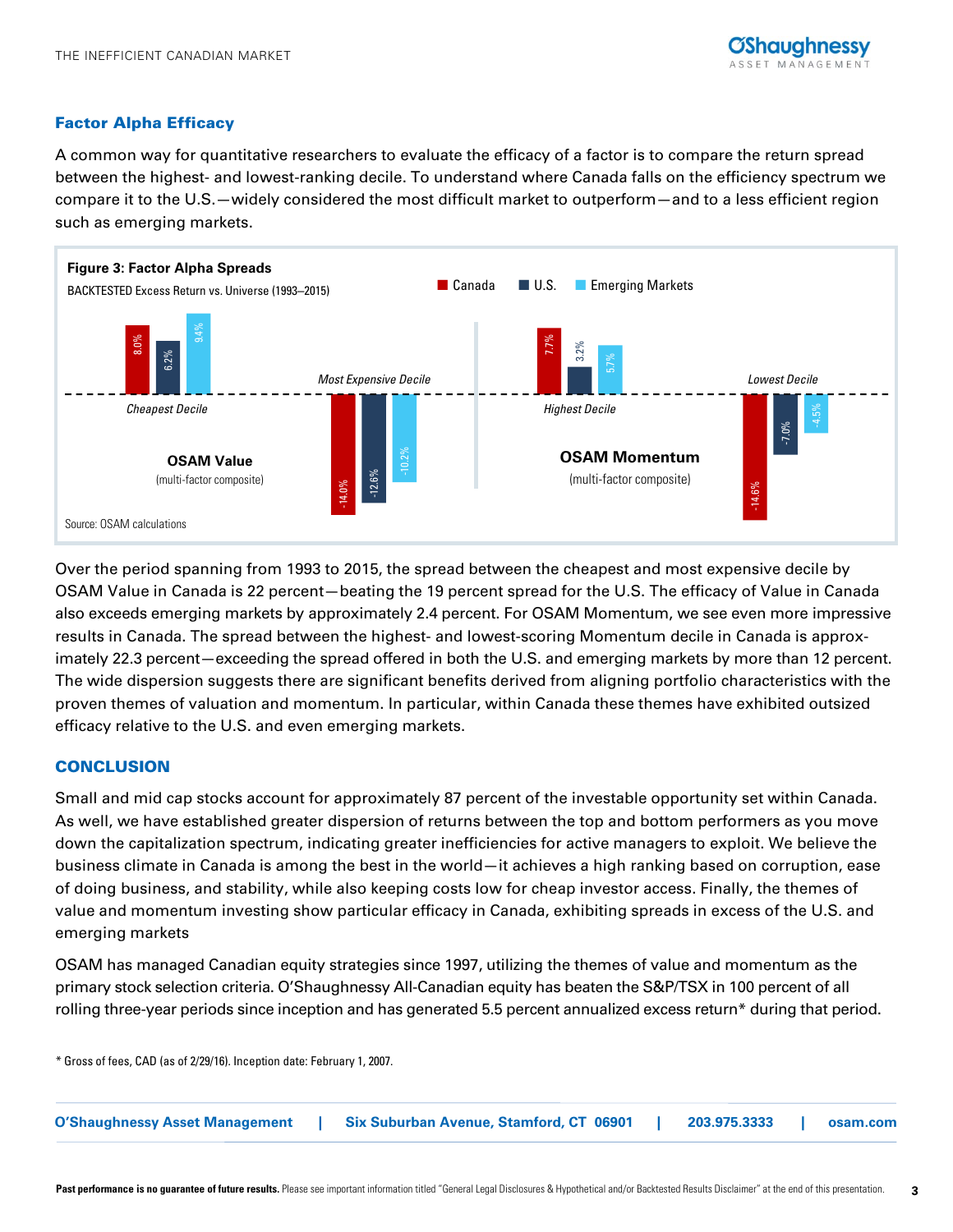#### **General Legal Disclosures & Hypothetical and/or Backtested Results Disclaimer**

The material contained herein is intended as a general market commentary. Opinions expressed herein are solely those of O'Shaughnessy Asset Management, LLC and may differ from those of your broker or investment firm.

It should not be assumed that your account holdings correspond directly to any comparative indices. Individual accounts may experience greater dispersion than the composite level dispersion (which is an asset weighted standard deviation of the accounts in the composite for the full measurement period). This is due a variety of factors, including but not limited to, the fresh start investment approach that OSAM employs and the fact that each account has its own customized re-balance frequency. Over time, dispersion should stabilize and track more closely to the composite level dispersion. Gross of fee performance computations are reflected prior to OSAM's investment advisory fee (as described in OSAM's written disclosure statement), the application of which will have the effect of decreasing the composite performance results (for example: an advisory fee of 1% compounded over a 10-year period would reduce a 10% return to an 8.9% annual return). Portfolios are managed to a target weight of 3% cash. Account information has been compiled by OSAM derived from information provided by the portfolio account systems maintained by the account custodian(s), and has not been independently verified. In calculating historical asset class performance, OSAM has relied upon information provided by the account custodian or other sources which OSAM believes to be reliable. OSAM maintains information supporting the performance results in accordance with regulatory requirements. Please remember that different types of investments involve varying degrees of risk, that past performance is no guarantee of future results, and there can be no assurance that any specific investment or investment strategy (including the investments purchased and/or investment strategies devised and/or implemented by OSAM) will be either suitable or profitable for a prospective client's portfolio. OSAM is a registered investment adviser with the SEC and a copy of our current written disclosure statement discussing our advisory services and fees continues to remain available for your review upon request.

Hypothetical performance results shown on the preceding pages are backtested and do not represent the performance of any account managed by OSAM, but were achieved by means of the retroactive application of each of the previously referenced models, certain aspects of which may have been designed with the benefit of hindsight.

The hypothetical backtested performance does not represent the results of actual trading using client assets nor decision-making during the period and does not and is not intended to indicate the past performance or future performance of any account or investment strategy managed by OSAM. If actual accounts had been managed throughout the period, ongoing research might have resulted in changes to the strategy which might have altered returns. The performance of any account or investment strategy managed by OSAM will differ from the hypothetical backtested performance results for each factor shown herein for a number of reasons, including without limitation the following:

- Although OSAM may consider from time to time one or more of the factors noted herein in managing any account, it may not consider all or any of such factors. OSAM may (and will) from time to time consider factors in addition to those noted herein in managing any account.
- OSAM may rebalance an account more frequently or less frequently than annually and at times other than presented herein.
- OSAM may from time to time manage an account by using non-quantitative, subjective investment management methodologies in conjunction with the application of factors.
- The hypothetical backtested performance results assume full investment, whereas an account managed by OSAM may have a positive cash position upon rebalance. Had the hypothetical backtested performance results included a positive cash position, the results would have been different and generally would have been lower.
- The hypothetical backtested performance results for each factor do not reflect any transaction costs of buying and selling securities, investment management fees (including without limitation management fees and performance fees), custody and other costs, or taxes - all of which would be incurred by an investor in any account managed by OSAM. If such costs and fees were reflected, the hypothetical backtested performance results would be lower.
- The hypothetical performance does not reflect the reinvestment of dividends and distributions therefrom, interest, capital gains and withholding taxes.
- Accounts managed by OSAM are subject to additions and redemptions of assets under management, which may positively or negatively affect performance depending generally upon the timing of such events in relation to the market's direction.
- Simulated returns may be dependent on the market and economic conditions that existed during the period. Future market or economic conditions can adversely affect the returns.